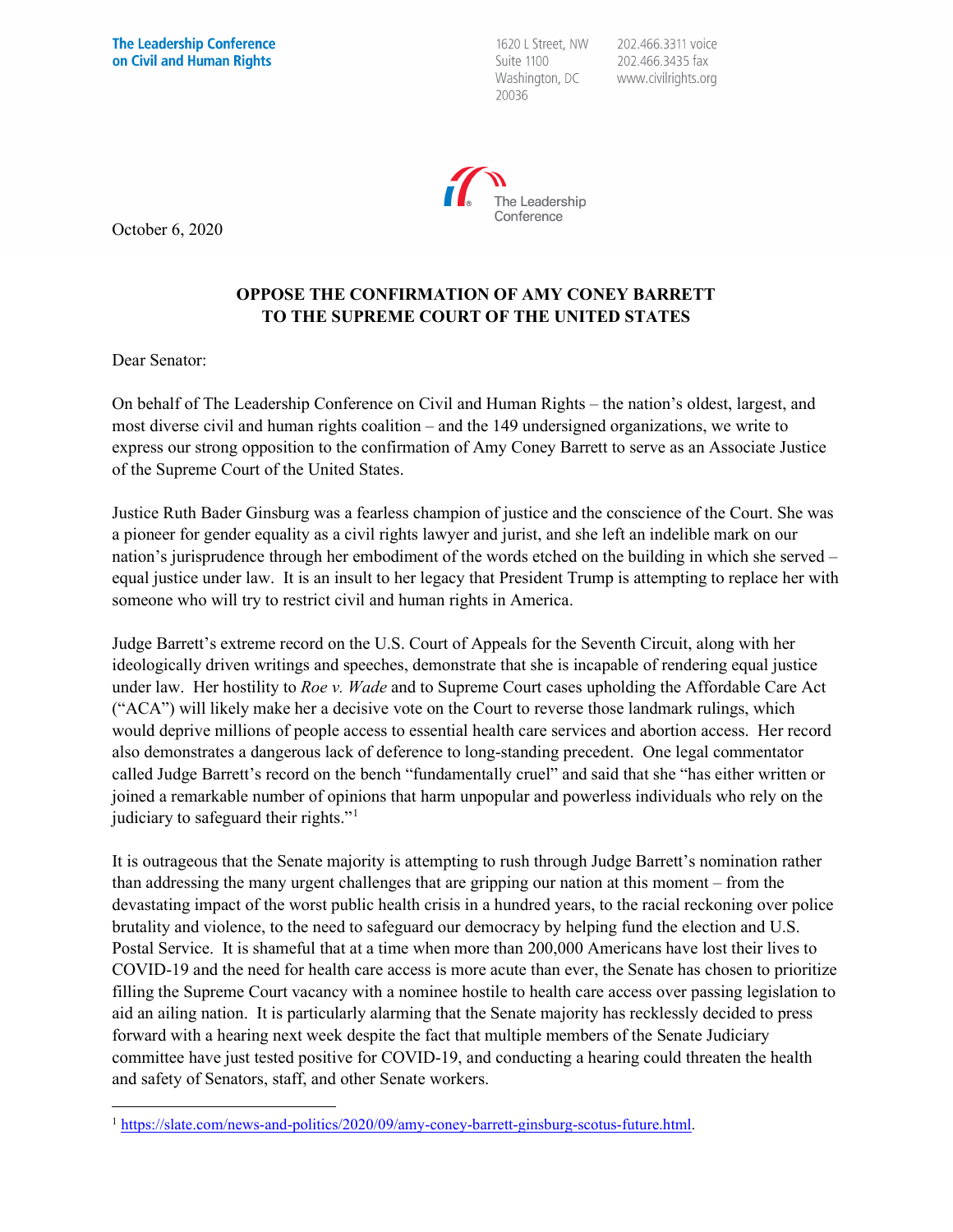October 5, 2020 Page 2 of 16



Judge Barrett's confirmation to the Supreme Court would grant President Trump nearly unchecked power to continue the devastating assault on civil and human rights in America, and it would cement an ultraconservative supermajority that could jeopardize critical rights and freedoms for generations – the very rights and freedoms that Justice Ginsburg helped secure during her nearly three decades of service on the Court.

A third Trump Supreme Court justice would endanger health care access and the fate of the ACA – which has previously been upheld by a narrow 5-4 majority – and the critical health care protections it affords to millions of people, including an estimated 130 million Americans with pre-existing conditions such as the seven million Americans who have tested positive for COVID-19. If this crucial health care access is stripped away, it would have a particularly devastating impact on communities of color and people with disabilities. Indeed, the rate of Black people who are uninsured would dramatically increase 20 percent.<sup>2</sup> Additionally, an estimated 5.4 million Latinos,<sup>3</sup> 2 million Asian Americans, Native Hawaiians, and Pacific Islanders,<sup>[4](#page-1-2)</sup> and 300,000 Native Americans could lose coverage.<sup>[5](#page-1-3)</sup> Americans with disabilities would be particularly impacted, with the uninsured rate for people with disabilities rising by up to 42 percent if the ACA is struck down.<sup>[6](#page-1-4)</sup>

President Trump has said he would appoint judges who would overturn the ACA,<sup>[7](#page-1-5)</sup> and he has repeatedly done so.[8](#page-1-6) Judge Barrett is no exception. The Court is set to decide the fate of the ACA and its protections for people with pre-existing conditions this term and will hear oral arguments in *California v. Texas* – the legal challenge to this vital law – on November 10, just one week after Election Day. President Trump and his Senate allies are rushing forward with this nomination to try to install Judge Barrett on the Court in time to put the nail in the coffin of the ACA, a feat they have tried but failed to accomplish through the legislative process.

President Trump has also threatened to nominate justices who would overturn *Roe v. Wade*,<sup>[9](#page-1-7)</sup> so a third Trump Supreme Court justice would usher in an era in which some states would completely ban abortion access and endanger the safety of those who would still seek abortions. A third Trump justice would likely undermine long overdue progress that has been made in this nation on LGBTQ equality, and would deepen the Court's skepticism of voting rights and civil rights, affirmative action, workers' rights, immigrant justice, disability rights, gun safety, and environmental protection.

<span id="page-1-0"></span><sup>2</sup> [https://www.cbpp.org/research/health/african-american-uninsured-rate-dropped-by-more-than-a-third-under](https://www.cbpp.org/research/health/african-american-uninsured-rate-dropped-by-more-than-a-third-under-affordable-care)[affordable-care.](https://www.cbpp.org/research/health/african-american-uninsured-rate-dropped-by-more-than-a-third-under-affordable-care)

<span id="page-1-1"></span><sup>&</sup>lt;sup>3</sup> [https://drive.google.com/file/d/1HU3SB4IC8nnvArfSHH-aQ68RID\\_Q7hz9/view.](https://drive.google.com/file/d/1HU3SB4IC8nnvArfSHH-aQ68RID_Q7hz9/view)<br><sup>4</sup> https://www.communitycatalyst.org/resources/2020-covid/ACA-COVID-AAPI.pdf.

<span id="page-1-2"></span>

<span id="page-1-4"></span>

<span id="page-1-6"></span><span id="page-1-5"></span>

<span id="page-1-3"></span><sup>4</sup> [https://www.communitycatalyst.org/resources/2020-covid/ACA-COVID-AAPI.pdf.](https://www.communitycatalyst.org/resources/2020-covid/ACA-COVID-AAPI.pdf) 5 [https://www.communitycatalyst.org/resources/2020-covid/ACA-COVID-AIAN.pdf.](https://www.communitycatalyst.org/resources/2020-covid/ACA-COVID-AIAN.pdf) 6 [https://ajph.aphapublications.org/doi/pdfplus/10.2105/AJPH.2019.305056.](https://ajph.aphapublications.org/doi/pdfplus/10.2105/AJPH.2019.305056) 7 [https://twitter.com/realDonaldTrump/status/614472830969880576.](https://twitter.com/realDonaldTrump/status/614472830969880576) 8 *See e.g.*[, https://civilrights.org/resource/oppose-the-confirmation-of-chad-readler-to-the-u-s-court-of-appeals-for-](https://civilrights.org/resource/oppose-the-confirmation-of-chad-readler-to-the-u-s-court-of-appeals-for-the-sixth-circuit/)

<span id="page-1-7"></span><sup>&</sup>lt;sup>9</sup> [https://www.cnbc.com/2016/10/19/trump-ill-appoint-supreme-court-justices-to-overturn-roe-v-wade-abortion](https://www.cnbc.com/2016/10/19/trump-ill-appoint-supreme-court-justices-to-overturn-roe-v-wade-abortion-case.html)[case.html.](https://www.cnbc.com/2016/10/19/trump-ill-appoint-supreme-court-justices-to-overturn-roe-v-wade-abortion-case.html)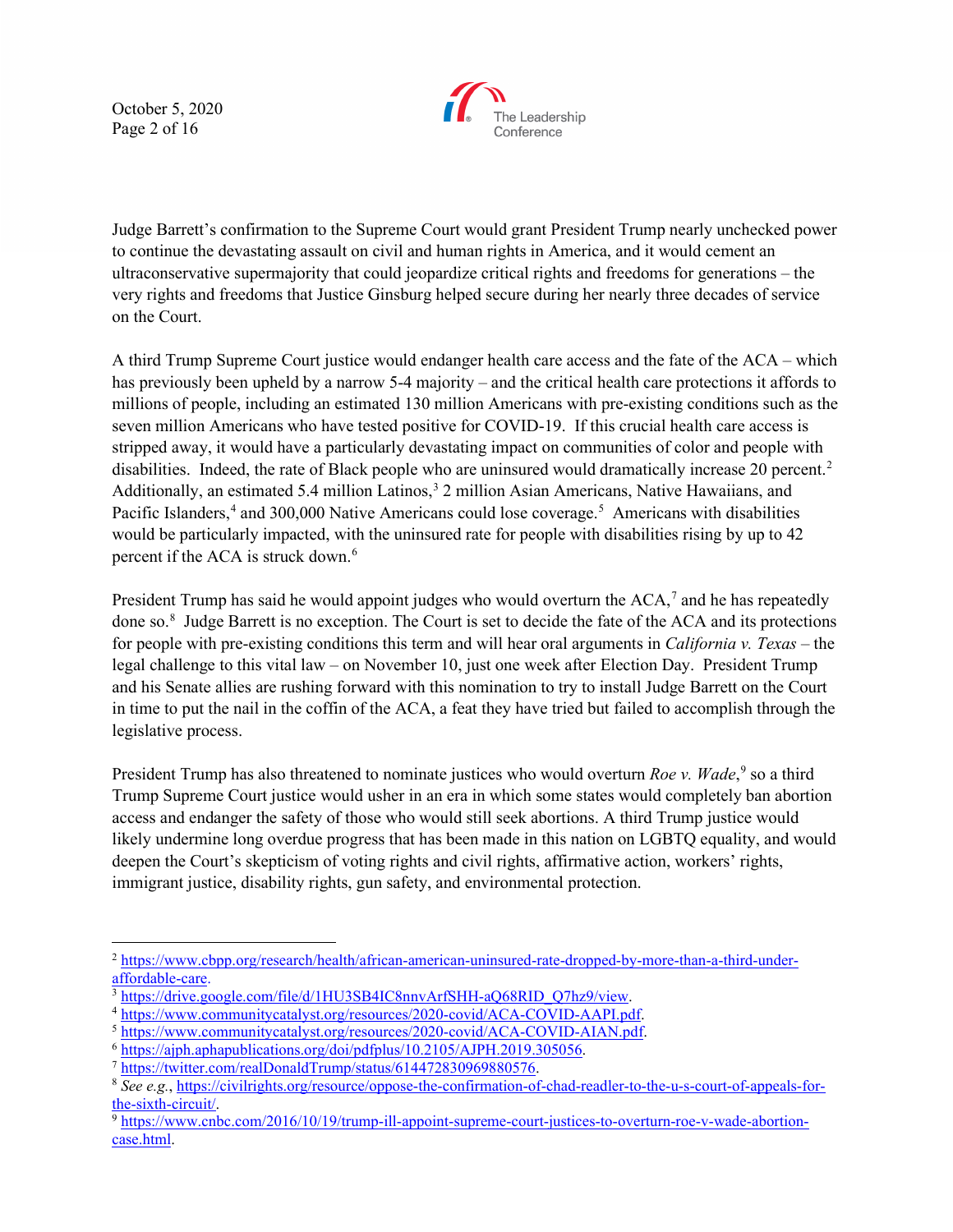October 5, 2020 Page 3 of 16



Moreover, the rush to confirm Judge Barrett is central to the president's effort to stay in power at any cost. President Trump doubtlessly believes she would acquiesce to his attempts to destabilize our democratic process and the legitimacy of our elections. President Trump recently admitted that he wanted a ninth justice in place because he believes the Supreme Court will end up deciding the election winner, and he wants another loyalist on the Court to tip the scale in his favor.<sup>10</sup> He made this comment the day before he told a reporter that he would not agree to a peaceful transfer of power if he loses the election.<sup>[11](#page-2-1)</sup> No justice confirmed under these circumstances would have legitimacy in a case bearing on the outcome of the presidential election, and, if confirmed, Judge Barrett would need to recuse herself in any electionrelated cases that came before the Supreme Court. It is troubling that she has not pledged to do so in response to a question about recusal on her Senate questionnaire[.12](#page-2-2)

Because of the enormity of the stakes involved in filling the vacancy created by Justice Ginsburg's passing, President Trump and his Senate allies have engineered a sham confirmation process designed to add Judge Barrett to the Court as rapidly as possible and without adequate deliberation. They are pushing the fastest confirmation timetable in nearly half a century.<sup>13</sup> The average length of time between a Supreme Court nomination and the nominee's hearing has been approximately seven weeks. The Senate plans to hold a hearing for Judge Barrett barely *two weeks* after the announcement of her nomination, a dramatic departure from past timetables. In recent years, the average length of time between the creation of a Supreme Court vacancy and a nominee's hearing has been nearly four months. The time between Justice Ginsburg's passing and Judge Barrett's nomination hearing will be just over *three weeks*. This will ensure that Senate Democrats and the general public have insufficient time to assess the nominee's background and experience. The fast-tracked confirmation process for Judge Barrett is an illegitimate farce and a clear abdication of the Senate's constitutional advice-and-consent function.

Then there is the blatant double standard surrounding this nomination. In what will go down as one of the most infamous power grabs and acts of political hypocrisy in American history, Majority Leader McConnell plans to rush through the Barrett nomination, yet he refused to give a hearing and vote to President Obama's Supreme Court nominee in 2016, Judge Merrick Garland, upon the death of Justice Scalia. Even though Judge Garland was nominated eight months before the 2016 election, Majority Leader McConnell insisted that the next president should fill the vacancy. He declared: "Let's let the American people decide. The Senate will appropriately revisit the matter when it considers the qualifications of the nominee the next president nominates, whoever that might be."<sup>14</sup> Justice Ginsburg passed away just six weeks before the 2020 election – and millions of Americans across the country have already cast a ballot via early voting or through the mail – yet Majority Leader McConnell has rushed to set up a process to confirm President Trump's nominee as rapidly as possible. Senators must not acquiesce to this severe abuse of norms and violation of basic fairness.

 $10 <https://www.washingtonpost.com/opinions/2020/09/23/trump-is-counting-supreme-count-help-him-steal-election/>  
\n $^{11}$   
\n<https://www.nytimes.com/2020/09/23/us/politics/trump-power-transfer-2020-election.html>  
\n $^{12}$   
\n<a href="https://www.nytimes.com/2</math>$ 

<span id="page-2-0"></span>

<span id="page-2-1"></span>

<span id="page-2-3"></span><span id="page-2-2"></span>

<span id="page-2-4"></span><sup>&</sup>lt;sup>14</sup> [https://www.npr.org/2016/03/16/470664561/mcconnell-blocking-supreme-court-nomination-about-a-principle](https://www.npr.org/2016/03/16/470664561/mcconnell-blocking-supreme-court-nomination-about-a-principle-not-a-person)[not-a-person.](https://www.npr.org/2016/03/16/470664561/mcconnell-blocking-supreme-court-nomination-about-a-principle-not-a-person)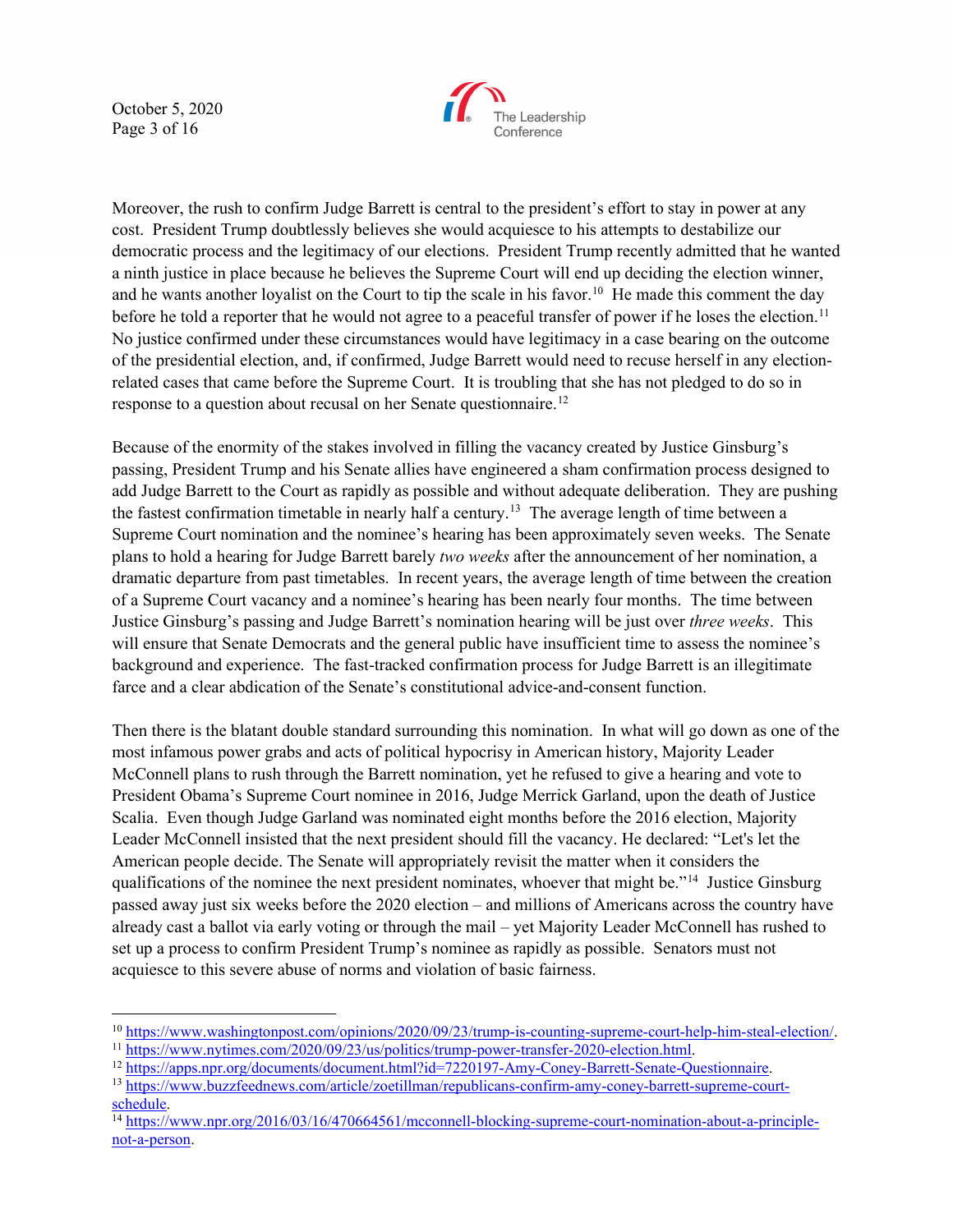October 5, 2020 Page 4 of 16



The rush to confirm Judge Barrett will deeply tarnish the integrity and reputation of the Supreme Court. The legitimacy of the federal judiciary stems from the public's faith that its decision-making is fair and impartial. But as a group of former federal judges forcefully stated in a recent letter to Senate leaders: "Our nation is on the precipice of a national election and is in the grip of a global pandemic. Our citizenry is sharply polarized – a foreboding sign for the health of any democracy. The judicial confirmation process has increasingly become dangerously politicized. Injecting a Supreme Court confirmation fight into this noxious mix will unalterably change and diminish the public's faith in this vital institution."[15](#page-3-0) Indeed, a majority of Americans by nearly a two-to-one margin believe that the winner of the upcoming presidential election should fill the current Supreme Court vacancy,[16](#page-3-1) and rushing to fill it prematurely will undermine the legitimacy of the federal judiciary in the eyes of many. But from President Trump's punitive and reckless condemnations of judges who rule against him to his repeated efforts to pack the federal courts with right-wing extremists, it is abundantly clear that the president is utterly unconcerned about the independence and reputation of the third branch of government.

**Hostile to Health Care Access**: Judge Barrett has demonstrated that she will march in lock step with President Trump's cruel agenda to deprive millions of people of their access to health care. She has made her views of the ACA – the critical law that has made health care more accessible – clear in her legal writings. In a 2017 article, Judge Barrett opined that the ACA is unconstitutional. She wrote: "Chief Justice Roberts pushed the Affordable Care Act beyond its plausible meaning to save the statute. He construed the penalty imposed on those without health insurance as a tax, which permitted him to sustain the statute as a valid exercise of the taxing power; had he treated the payment as the statute  $did - as a$ penalty – he would have to invalidate the statute as lying beyond Congress's commerce power.["17](#page-3-2) This analysis leaves little doubt about how Judge Barrett would rule in an ACA case.

Judge Barrett also expressed disagreement with the Court's 2015 ruling in *King v. Burwell*, which held that tax credits under the ACA were available for states that had either a federal health care exchange or a state exchange, in light of the context of the whole ACA statute. The dissent in the case read the ACA extremely narrowly and argued that the tax credit should only be available in states with a state exchange because one sentence in the law said "Exchange established by the State." The dissent's misguided reading of the ACA would have had the effect of ending health care access for millions of Americans. In a June 25, 2015 radio interview, Judge Barrett opined: "I think the dissent has the better of the legal argument," and "in terms of the analysis of the statute, seems to me I was kind of thinking the phrase 'established by a state' was clear."[18](#page-3-3) She also asserted: "I think Justice Scalia's point is that purpose or intent can't overcome clear text and here it seems like that's what the majority opinion did."[19](#page-3-4)

If confirmed to the Supreme Court, Judge Barrett is expected to be the deciding vote to strike down the constitutionality of the ACA, depriving millions of people with access to health care amidst the worst

<span id="page-3-2"></span> $\frac{17 \text{ https://scholarship.law.nd.edu/cgi/viewcontent.cgi?article}=2330\&\text{context}=law-faculty-scholarship.}$ 

<span id="page-3-0"></span><sup>15</sup> [https://docs.pogo.org/letter/2020/Statement-on-filling-Supreme-Court-vacancy-9-22-](https://docs.pogo.org/letter/2020/Statement-on-filling-Supreme-Court-vacancy-9-22-2020.pdf?mtime=20200922090233&_ga=2.184228582.1937154321.1600784613-373971968.1600784613/)

[<sup>2020.</sup>pdf?mtime=20200922090233&\\_ga=2.184228582.1937154321.1600784613-373971968.1600784613/.](https://docs.pogo.org/letter/2020/Statement-on-filling-Supreme-Court-vacancy-9-22-2020.pdf?mtime=20200922090233&_ga=2.184228582.1937154321.1600784613-373971968.1600784613/)

<span id="page-3-1"></span><sup>&</sup>lt;sup>16</sup> https://www.washingtonpost.com/politics/poll-supreme-court-ginsburg-trump-biden/2020/09/25/0f634e6c-fe6a-<br>11ea-8d05-9beaaa91c71f story.html.

<span id="page-3-4"></span><span id="page-3-3"></span><sup>18</sup> [https://www.wbur.org/onpoint/2015/06/25/scotus-obamacare-upheld-john-roberts-antonin-scalia.](https://www.wbur.org/onpoint/2015/06/25/scotus-obamacare-upheld-john-roberts-antonin-scalia) 19 *Id.*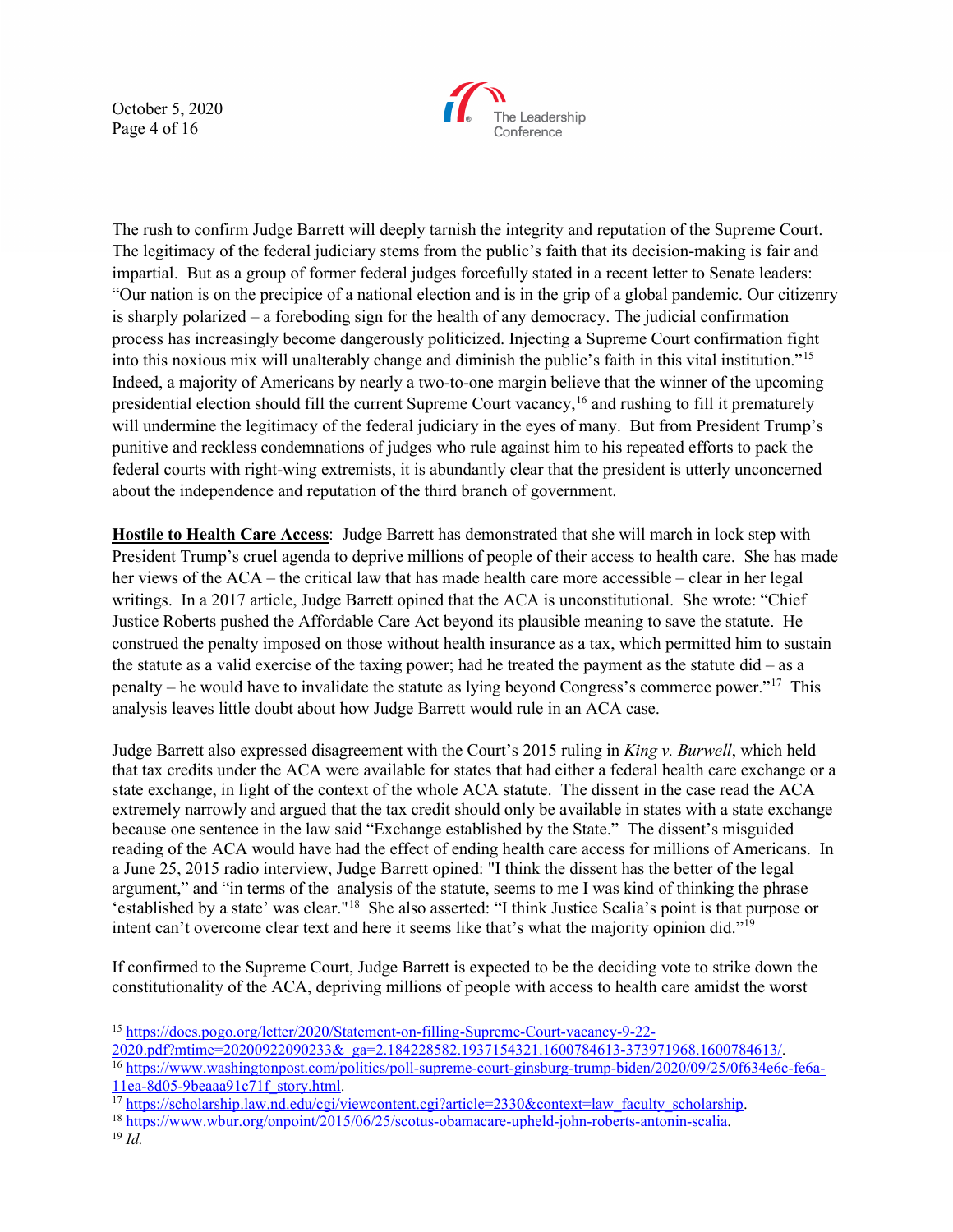October 5, 2020 Page 5 of 16



public health crisis this nation has witnessed in over a hundred years. Invalidation of the ACA would not only remove critical health care protections for people with pre-existing conditions and people with disabilities, it would disproportionately harm people of color and potentially jeopardize access to a COVID-19 vaccine, the Medicaid expansion that has brought health care to tens of millions of people, critical nondiscrimination provisions (set forth in Section 1557), coverage for those under 26 who are currently on their parents' health care insurance plan, insurance coverage for substance abuse treatment including opioid addition, and the removal of caps that insurance companies previously placed on expensive medical treatment.<sup>[20](#page-4-0)</sup> This is what is at stake with the Barrett nomination.

**Opposes Reproductive Rights and Freedom**: In 2006, Judge Barrett signed her name to a two-page advertisement in a South Bend, Indiana newspaper calling for the end of the legal right to abortion – which, under her extremist views, includes some forms of birth control and fertility care.<sup>21</sup> It is also important to note that she did not disclose this document in her Senate Judiciary Committee questionnaire. In a 2013 speech entitled "*Roe* at 40: The Supreme Court, Abortion and the Culture Wars that Followed," Judge Barrett explained that "Republicans are heavily invested in getting judges who will overturn *Roe*."[22](#page-4-2) She summarized the decision with extreme and misleading rhetoric often utilized by opponents of abortion rights, saying "The framework of *Roe* essentially permitted abortion on demand, and *Roe* recognizes no state interest in the life of a fetus."<sup>[23](#page-4-3)</sup> In a 2003 article, Judge Barrett suggested that *Roe v. Wade* was "an erroneous decision."<sup>[24](#page-4-4)</sup>

In addition, Judge Barrett has been a member of the "University Faculty for Life," which is open to any faculty, administration, or staff member at the University of Notre Dame who "respects the sacred value of human life from its inception to natural death" and is "committed to the legal and societal recognition of the value of all human life."[25](#page-4-5) Judge Barrett's commitment to creating a legal equivalency between a fetus and a human life is a clear threat to *Roe v. Wade.*

In 2012, Judge Barrett signed a letter entitled "Unacceptable" that protested the Obama administration's good faith effort to create a compromise in carrying out the ACA's requirement ensuring comprehensive birth control coverage.<sup>[26](#page-4-6)</sup> This accommodation permitted eligible employers and schools to opt out of covering birth control but still ensure that the workers and students had access to seamless coverage of essential care. The letter uses extreme language, calling the Obama administration "morally obtuse," and is laden with anti-science beliefs about birth control, including referring to certain methods as "abortion inducing drugs" and "embryo-destroying."<sup>27</sup> As a signatory to this letter, Judge Barrett demonstrated that she is willing to eschew science in favor of her own personal biases and thinks employers can deny their workers birth control coverage.

Unsurprisingly, Judge Barrett's hostility to reproductive freedom is reflected in her service on the bench. In *Planned Parenthood of Indiana & Kentucky v. Box*, [28](#page-4-8) Judge Barrett voted to rehear a case involving an

<span id="page-4-1"></span><span id="page-4-0"></span> $\frac{\frac{20 \text{ https://www.nytimes.com/article/supreme-court-obamacare-case.html}}{\text{https://www.theguardian.com/us-news/2020/oct/01/amy-coney-barrett-supreme-court-roe-v-wade}}}{21 \text{ https://www.theguardian.com/us-news/2020/oct/01/amy-coney-barrett-supreme-court-roe-v-wade}}$ 

<span id="page-4-3"></span><span id="page-4-2"></span><sup>23</sup> *Id.*

<span id="page-4-4"></span><sup>&</sup>lt;sup>24</sup> [https://scholarship.law.nd.edu/cgi/viewcontent.cgi?article=1421&context=law\\_faculty\\_scholarship.](https://scholarship.law.nd.edu/cgi/viewcontent.cgi?article=1421&context=law_faculty_scholarship) <br><sup>25</sup> [http://ufl.nd.edu/about-ufl/constitution/.](http://ufl.nd.edu/about-ufl/constitution/)

<span id="page-4-6"></span><span id="page-4-5"></span><sup>26</sup> [https://s3.amazonaws.com/becketpdf/Unacceptable-4-11.pdf.](https://s3.amazonaws.com/becketpdf/Unacceptable-4-11.pdf) 27 *Id.*

<span id="page-4-7"></span>

<span id="page-4-8"></span><sup>28</sup> 949 F.3d 997 (7th Cir. 2019).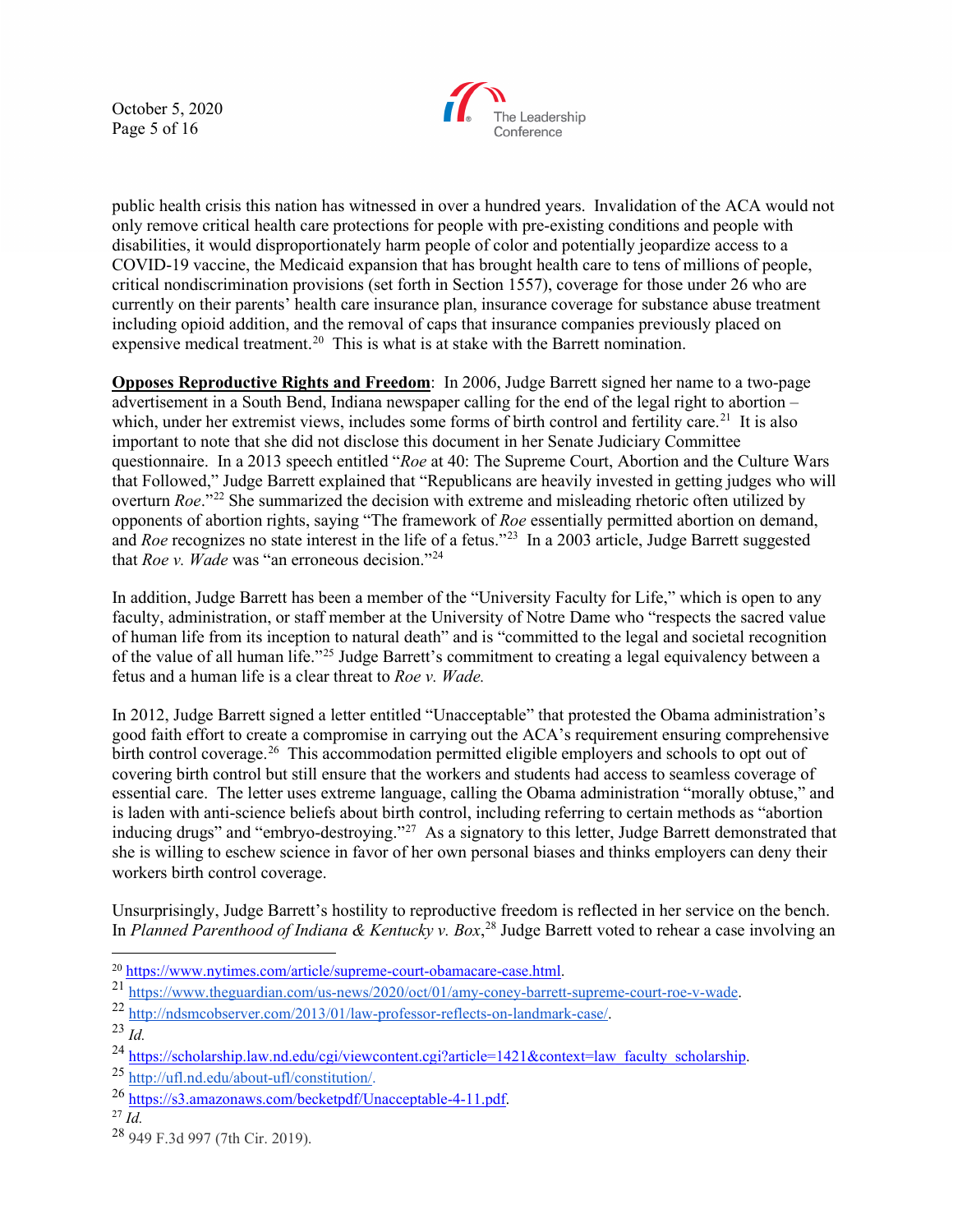October 5, 2020 Page 6 of 16



Indiana abortion restriction that judges already deemed likely unconstitutional. The Indiana law put minors in dangerous situations by requiring them to notify their parents even if a judge already found the minor to be mature enough to make this decision without involving a parent. The district court in this case noted that "the requirement of providing parental notification before obtaining an abortion carries with it the threat of domestic abuse, intimidation, coercion, and actual physical obstruction."<sup>[29](#page-5-0)</sup> The Indiana law was in clear violation of longstanding Supreme Court precedent, and the three-judge Seventh Circuit panel that blocked the Indiana law found that it would likely impose "an undue burden for the unemancipated minors who seek to obtain an abortion without parental involvement via the judicial bypass."<sup>[30](#page-5-1)</sup> Yet Judge Barrett joined a dissent that questioned whether the plaintiffs could even challenge the law before it went into effect, arguing the "existing unsettled status of pre-enforcement challenges in the abortion context" deserved full court review.<sup>31</sup> Pre-enforcement challenges are well-established in abortion jurisprudence, as allowing abortion restrictions to take effect can devastate access, sometimes irreparably.

In another case, *Planned Parenthood of Indiana & Kentucky v. Commissioner of Indiana State Department of Health*, [32](#page-5-3) Judge Barrett voted in dissent to rehear a case already deemed unconstitutional and joined a dissent that argued that a state should be able to restrict abortion when the reason for that choice is the fetus's gender, race, sex, or fetal diagnosis (often known as "reason bans"), even though that provision was not being considered in the decision before the court. Using extreme and inflammatory language, the dissent described Indiana's law as aiming to prevent "eugenics."<sup>33</sup> But as one expert testified before Congress, these types of laws "perpetuate stereotypes about women of color" and are "a duplicitous attempt to address racial and gender discrimination, while actually intending to chip away at abortion rights." $34$  These sex-selective and race bans encourage racial profiling of people seeking abortion care based on deeply false and racist stereotypes. Sex-selective abortion bans are based on a false and racist stereotype that Asian-American women prefer sons. In reality, for Asian-Americans, the ratio of males to females at birth is standard when compared to the ratio of all births in the United States. In fact, foreign-born Chinese, Indian, and Korean Americans have more girls overall than white Americans.<sup>[35](#page-5-6)</sup> Further, race bans are based on the absurd premise that women of color, particularly Black and Latina women, are being coerced into choosing to have abortions on the basis of the race of the fetus, and perpetuate the racist and oppressive notion that women of color cannot be trusted to make their own reproductive decisions. Additionally, the dissenting opinion also went out of its way to question the constitutionality of a different provision of the Indiana statute, which included a law that would charge doctors with a felony just for doing their job. Judges already deemed this provision unconstitutional, and the state of Indiana did not seek rehearing on that issue.

Additionally, abortion bans based on fetal diagnosis do not address discrimination or the needs of people with disabilities. Instead these bans take away an individual's right to make deeply personal decisions

<span id="page-5-0"></span><sup>29</sup> *Planned Parenthood of Ind. & Ky., Inc. v. Comm'r, Ind. State Dep't of Health*, 258 F.Supp.3d 929, 939 (S.D. Ind. 2017).

<span id="page-5-1"></span><sup>30</sup> *Planned Parenthood of Ind. & Ky., Inc. v. Adams,* 937 F.3d 973, 981 (7th Cir. 2019).

<span id="page-5-2"></span><sup>31</sup> 949 F.3d 997, 999 (7th Cir. 2019) (Kanne, J., dissenting).

<span id="page-5-3"></span><sup>32</sup> 917 F.3d 532 (7th Cir. 2018).

<span id="page-5-4"></span><sup>33</sup> *Id.* at 536. (Easterbrook, J., dissenting).

<span id="page-5-5"></span><sup>&</sup>lt;sup>34</sup> [https://docs.house.gov/meetings/JU/JU10/20160414/104783/HHRG-114-JU10-Wstate-YeungM-20160414.pdf.](https://docs.house.gov/meetings/JU/JU10/20160414/104783/HHRG-114-JU10-Wstate-YeungM-20160414.pdf)

<span id="page-5-6"></span><sup>35</sup> Brian Citro et al., *Replacing Myths with Facts*: *Sex Selective Abortion Laws in the United States*, (June 2014)[,](https://chicagounbound.uchicago.edu/cgi/viewcontent.cgi?article=1004&context=ihrc) [https://chicagounbound.uchicago.edu/cgi/viewcontent.cgi?article=1004&context=ihrc.](https://chicagounbound.uchicago.edu/cgi/viewcontent.cgi?article=1004&context=ihrc)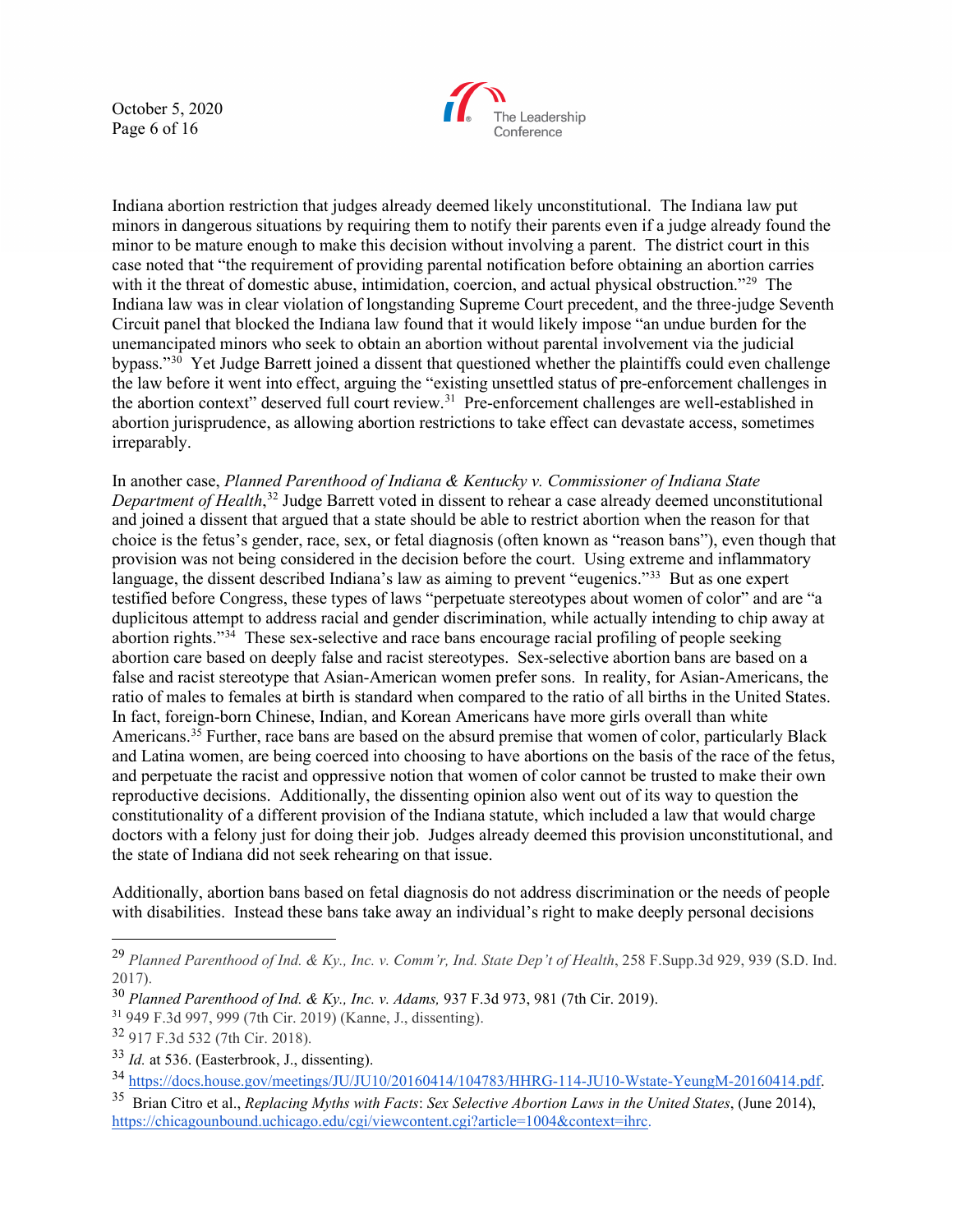October 5, 2020 Page 7 of 16



and do little to address the needs of people with disabilities, which include access to health care, education, employment, and economic support as well as the ability to parent with dignity.

It is also important to reiterate that President Trump has said he would only nominate justices who would "automatically" overturn *Roe v. Wade*, and it is clear that Judge Barrett has passed his litmus test.[36](#page-6-0)  Senator Hawley has publicly stated that he will only support a nominee who believes *Roe v. Wade* is incorrectly decided,<sup>[37](#page-6-1)</sup> and Senator Hawley said that Judge Barrett "clearly meets that threshold that I've talked about."[38](#page-6-2) In addition, groups that are extremely hostile to reproductive freedom have repeatedly praised Judge Barrett; for example, Marjorie Dannenfelser, president of the anti-choice group Susan B. Anthony List, stated about Judge Barrett's place on the short list: "She's my favorite. She's our favorite. She's the movement's favorite because the movement knows her. And she's been completely vetted. We know who she is, what she's about."[39](#page-6-3)

It is clear based on her statements and judicial record that Judge Barrett is incapable of serving as a fair and neutral arbiter in reproductive rights cases, including those involving abortion, contraception, and perhaps even fertility care.

**LGBTQ Rights**: Judge Barrett's public comments demonstrate opposition to constitutional protection for marriage equality. In a talk she gave in November 2016, she appeared to be critical of *Obergefell v. Hodges* – the landmark decision that established marriage equality for same-sex couples in America – and supportive of the dissent, which said marriage equality should be determined on a state-by-state basis. According to Judge Barrett, the *Obergefell* dissent "said that those who want same-sex marriage, you have every right to lobby in state legislatures to make that happen, but the dissent's view was that it wasn't for the court to decide. So I think *Obergefell*, and what we're talking about for the future of the court, it's really a who decides question."[40](#page-6-4) Later in the speech, when asked about the impact of the upcoming presidential election on the courts, Judge Barrett said: "It is a consequential moment, and the who decides question just as a personal matter is really important to me. And so I guess I worry a lot about the who decides question, about our decisions, and my voice kind of getting taken away depending on what happens...."<sup>[41](#page-6-5)</sup> But no one can "decide" to deny people their fundamental human rights, because we have a Constitution that protects everyone. A justice who does not recognize this would put LGBTQ people at the mercy of those who have long targeted them for discrimination and could adopt what Justice Ginsburg called a "skim milk" approach to marriage for same-sex couples as challenges to the rights, benefits, and obligations of marriage wind through the courts.

At the same 2016 event, Judge Barrett opined that the sex discrimination provisions of Title IX should not extend to transgender people. Discussing a case that had come before the Supreme Court about whether a transgender student should be permitted to use the restroom that correlated with his gender identity, Judge

<span id="page-6-0"></span><sup>&</sup>lt;sup>36</sup> https://www.theatlantic.com/politics/archive/2020/06/supreme-court-abortion-trump/613642/.<br><sup>37</sup>https://www.washingtonpost.com/politics/courts\_law/trump-supreme-court-barrett-lagoa-

<span id="page-6-1"></span>[ginsburg/2020/09/21/5e8208c2-fc16-11ea-b555-4d71a9254f4b\\_story.html.](https://www.washingtonpost.com/politics/courts_law/trump-supreme-court-barrett-lagoa-ginsburg/2020/09/21/5e8208c2-fc16-11ea-b555-4d71a9254f4b_story.html)

<span id="page-6-2"></span><sup>38</sup> *Id.*

<span id="page-6-3"></span><sup>&</sup>lt;sup>39</sup> https://www.nytimes.com/2020/09/23/podcasts/the-daily/supreme-court-trump-roe-v-<br>wade.html?showTranscript=1.

<span id="page-6-4"></span> $\frac{1}{40}$  <https://www.youtube.com/watch?v=7yjTEdZ81lI> at 31:55.

<span id="page-6-5"></span><sup>41</sup> *Id.* at 53:25.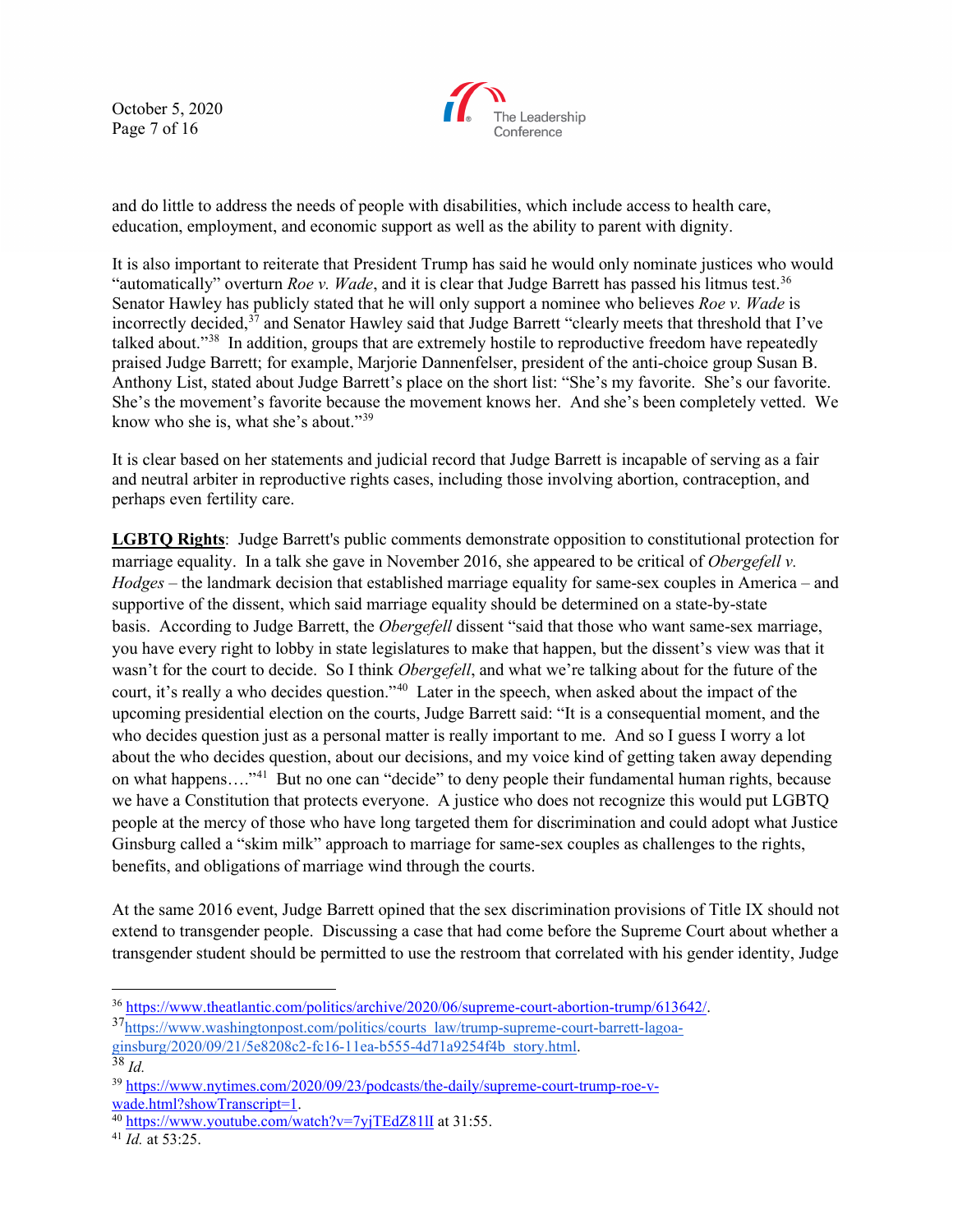October 5, 2020 Page 8 of 16



Barrett said "it does seem to strain the text of the statute to say that Title IX demands it."<sup>[42](#page-7-0)</sup> She said that if policymakers want to add gender identity to Title IX, they should amend the statute. Her position is in direct contradiction to the Supreme Court's text-based interpretation of an analogous statute, Title VII, in *Bostock v. Clayton County*, where the Court ruled 6-3 that the prohibition of employment discrimination on the basis of "sex" should be read to include gender identity and sexual orientation.

**Rulings Against Employment Discrimination Victims**: Judge Barrett has issued troubling employment discrimination rulings in a few cases that have come before her. In *Equal Employment Opportunity Commission v. AutoZone*, Judge Barrett ruled against an African-American worker whose employer involuntarily transferred him to another store.<sup>43</sup> The EEOC claimed that AutoZone had an unlawful practice of segregating employees by race when it assigned African-American employees to stores in African-American neighborhoods and Latino employees to Latino neighborhoods. Judge Barrett denied a petition to rehear the case *en banc* after a three-judge panel ruled for the employer. Her disturbing position in this case permitted, in the words of the dissent, a "separate-but-equal arrangement."[44](#page-7-2) Citing *Brown v. Board of Education*, the dissent also noted the bedrock principle (carried over to our civil rights laws) that "separate is inherently unequal, because deliberate racial segregation by its very nature has an adverse effect on the people subjected to it."[45](#page-7-3) This was ostensibly of little concern to Judge Barrett.

In *Kleber v. CareFusion Corporation*, Judge Barrett joined a majority *en banc* panel that ruled that the Age Discrimination in Employment Act ("ADEA") only protects current employees from discrimination due to disparate impact, not outside job applicants.<sup>46</sup> The plaintiff in this case alleged an ADEA violation when an employer listed a job opening as being available only to applicants with 3-7 years of experience, and the plaintiff exceeded that limit. Four judges on the conservative Seventh Circuit, including two Republican appointees, dissented from the majority opinion that Judge Barrett joined. In one of two dissenting opinions, the judges criticized the majority, concluding: *"*Wearing blinders that prevent sensible interpretation of ambiguous statutory language, the majority adopts the improbable view that the Act outlawed employment practices with disparate impacts on older workers, but excluded from that protection everyone not already working for the employer in question."[47](#page-7-5)

**Ruling Against Accountability for Sexual Assault**: Judge Barrett has made it more difficult for sexual assault and harassment survivors on college campuses to bring their perpetrators to justice. In *Doe v. Purdue University*, Judge Barrett wrote an opinion that allowed a male student – who was credibly accused of committing multiple sexual assaults and suspended from the university – to advance a Title IX lawsuit against the university alleging he was discriminated against because he was a man.<sup>48</sup> As one commentator has noted, "Judge Barrett's ruling turned a sex discrimination statute on its head, using a law meant to prevent and address sexual assault to promote impunity for that very same behavior."<sup>49</sup> Judge Barrett's decision will discourage universities from disciplining male perpetrators of sexual violence since doing so may result in their being sued for sex discrimination. Her opinion suggested that

<span id="page-7-4"></span><sup>46</sup> 914 F.3d 480 (7th Cir. 2019).

<span id="page-7-0"></span><sup>42</sup> *Id.* at 41:40.

<span id="page-7-1"></span><sup>43</sup> 875 F.3d 860 (7th Cir. 2017).

<span id="page-7-2"></span><sup>44</sup> *Id.* at 861 (Wood, C.J., dissenting).

<span id="page-7-3"></span><sup>45</sup> *Id.*

<span id="page-7-5"></span><sup>47</sup> *Id.* at 507 (Hamilton, J., dissenting).

<sup>48</sup> 928 F.3d 652 (7th Cir. 2019).

<span id="page-7-7"></span><span id="page-7-6"></span><sup>49</sup> [https://www.publicjustice.net/understanding-judge-barretts-opinion-in-doe-v-purdue/.](https://www.publicjustice.net/understanding-judge-barretts-opinion-in-doe-v-purdue/)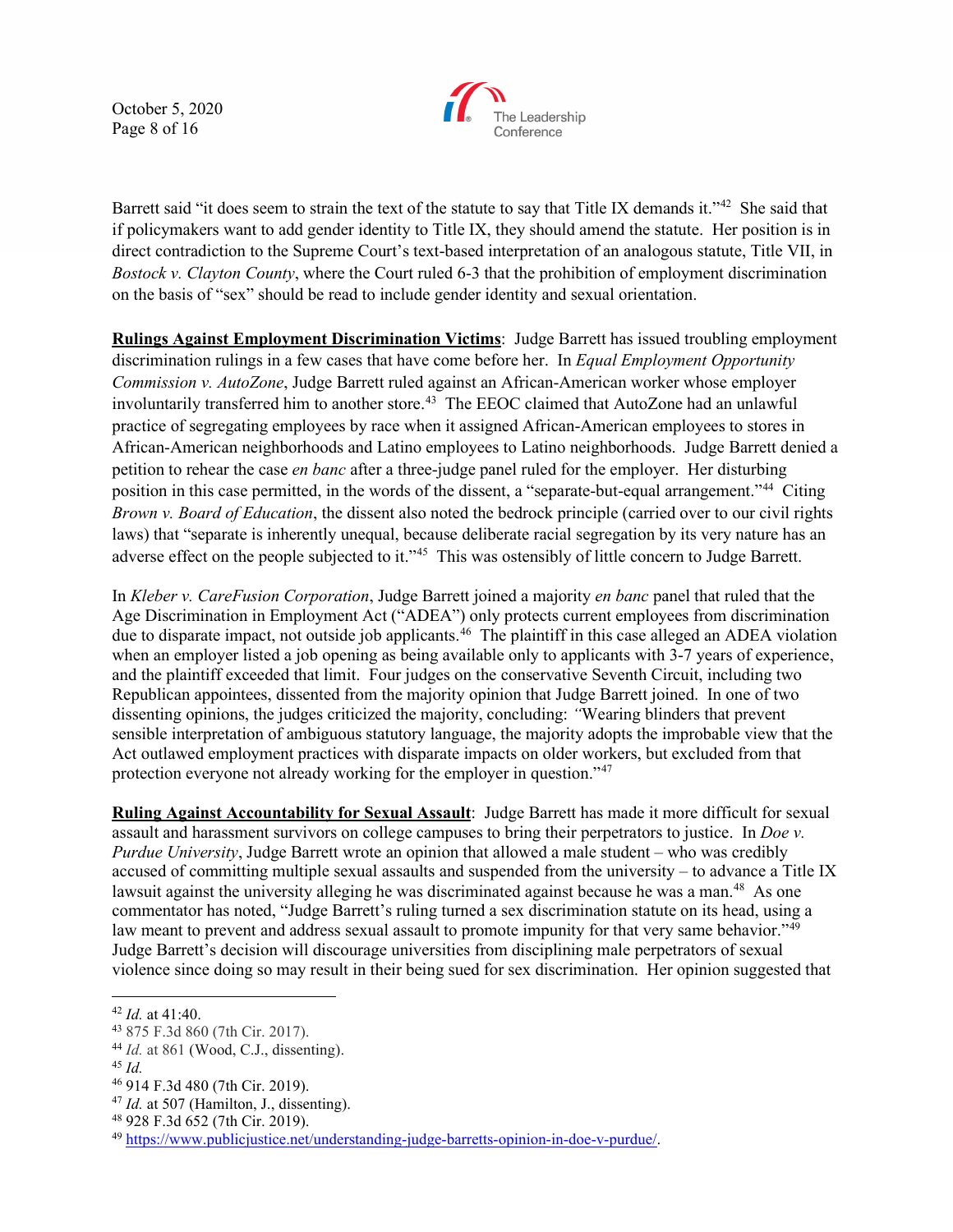October 5, 2020 Page 9 of 16



the U.S. Department of Education's Obama-era 2011 Title IX guidance calling on schools to take sexual harassment seriously resulted in discrimination against men – even though this guidance prohibited the unfair procedures the male student alleged he experienced. These questions may well make their way to the Supreme Court, as students held accountable by their schools for engaging in sexual harassment and sexual assault are continuing to bring challenges to schools' ability to take these actions, emboldened by new Trump Administration rules seeking to weaken protections against sexual harassment in schools. It is a disgrace to Justice Ginsburg's legacy to replace her with a judge who is willing to allow sex discrimination laws to be used as a sword rather than a shield.

**Rulings Against Criminal Justice**: Judge Barrett has regularly ruled for law enforcement and against defendants in criminal cases and people in prison, often in dissent, reflecting her extreme views. For example, Judge Barrett dissented in *United States v. Uriarte*, where the Seventh Circuit, sitting *en banc*, applied the reduced mandatory minimum sentencing requirements of the First Step Act, an important, bipartisan criminal justice reform measure passed by Congress and signed into law in 2018.<sup>50</sup> In a 9-3 opinion, the Seventh Circuit held that at the time of the enactment of the First Step Act, Hector Uriarte, a federal defendant, was convicted but not yet sentenced, and therefore eligible for the First Step Act's reduced sentencing procedure. He had been previously sentenced to 50 years for drug and firearms offenses, but that sentence had been vacated. He was resentenced under the First Step Act to a term of 20 years, and the Trump administration challenged that new sentence. Judge Barrett authored the dissent, sided with the Trump administration, and concluded that the First Step Act did not apply to the defendant.

In *McCottrell v. White*, Judge Barrett wrote a dissent that sided with prison guards who fired buckshot from their shotguns, significantly injuring two inmates.<sup>51</sup> The majority reversed the district judge's finding that the guards had fired "reasonable" warning shots and remanded the case. Judge Barrett dissented, denying the opportunity for the inmates to prove at trial that excessive force was used against them in violation of the Eighth Amendment. Criticizing Judge Barrett, the majority stated: "the dissent suggests that firing two shotguns loaded with buckshot into the ceiling of a crowded dining hall cannot be deemed to be malicious and sadistic or even characterized as an intentional application of force without a showing that a guard 'intended to hit or harm someone with his application of force.' That standard is met here."<sup>[52](#page-8-2)</sup> Judge Barrett's dissent is troubling and raises questions about whether she would be fair to victims of law enforcement misconduct.

In *Schmidt v. Foster*, Judge Barrett again dissented in an important criminal justice case. The Seventh Circuit held that a state trial judge had denied a man his Sixth Amendment right to counsel after the judge ordered the defendant's lawyer not to speak at a pretrial hearing while the man was questioned by the judge.<sup>53</sup> The hearing involved an important substantive issue: whether the defendant would be allowed to rely on the state-law defense of "adequate provocation" to mitigate the crime from first- to second-degree homicide. In determining that the defendant's Sixth Amendment rights had been violated, the Seventh Circuit noted: "While trial judges have discretion to question witnesses directly, this inquisitorial procedure in which defense counsel is silenced is not compatible with the American judicial system."[54](#page-8-4) 

<span id="page-8-1"></span><span id="page-8-0"></span><sup>50</sup> *United States v. Uriarte*, No. 19-2092, 2020 WL 5525119 (7th Cir. Sept. 15, 2020). 51 933 F.3d 651 (7th Cir. 2019).

<span id="page-8-2"></span><sup>52</sup> *Id.* at 665.

<span id="page-8-3"></span><sup>53</sup> 891 F.3d 302 (7th Cir. 2018).

<span id="page-8-4"></span><sup>54</sup> *Id.* at 311.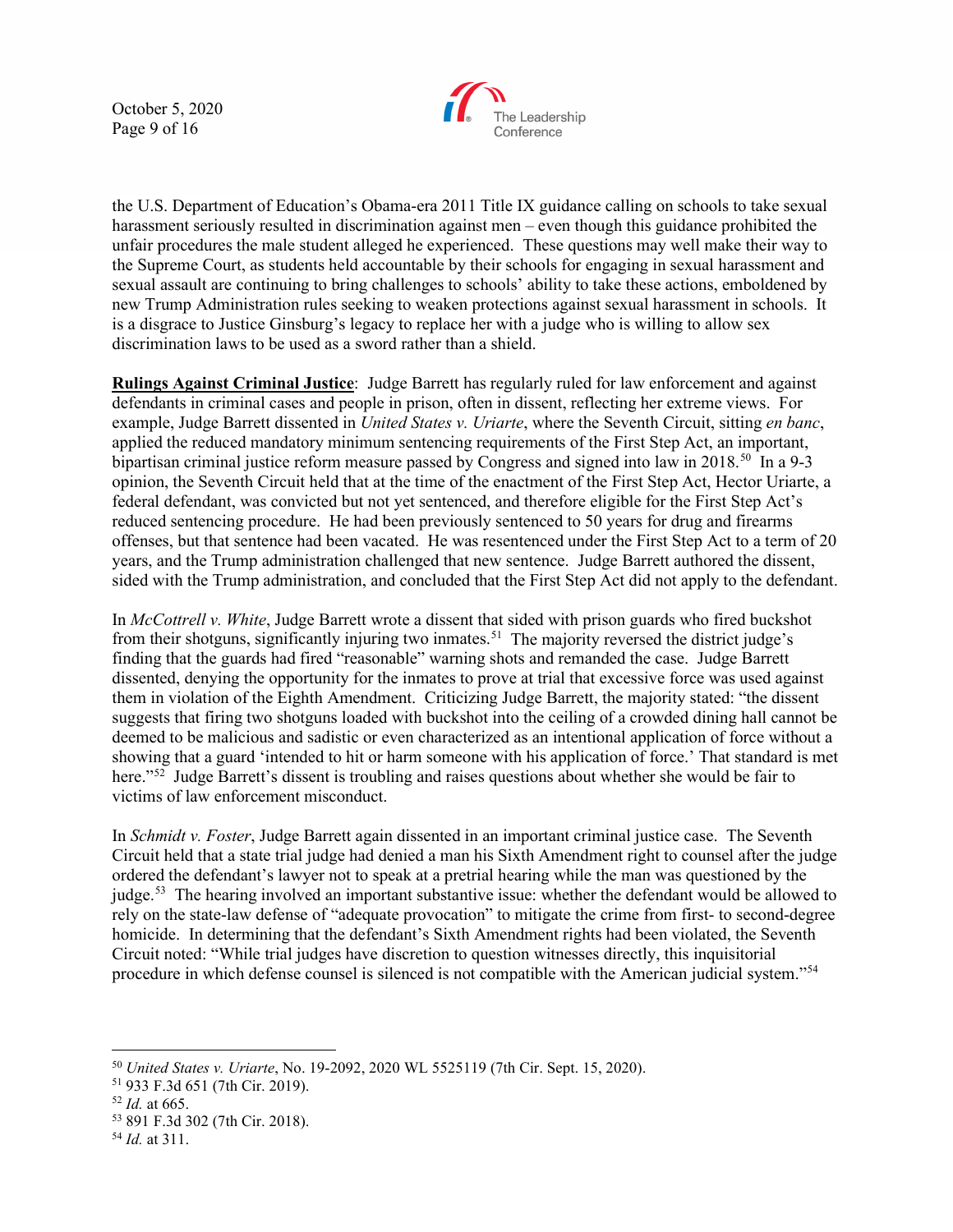October 5, 2020 Page 10 of 16



The Seventh Circuit sitting *en banc* reversed this decision, but it acknowledged that the pretrial hearing was "constitutionally dubious" and noted that "we discourage the measure."<sup>[55](#page-9-0)</sup>

**Rulings Against Immigrant Justice**: Judge Barrett has issued disturbing rulings against immigrants.<sup>56</sup> In *Cook County v. Wolf*, she dissented from a ruling that struck down the Trump administration's harsh "public charge" rule.  $57$  The Seventh Circuit majority concluded that the Trump administration's rule violated the Administrative Procedure Act and would have prevented immigrants from receiving legal permanent residence status if they had availed themselves of certain public benefits, such as Medicaid or food stamps, to which they were legally entitled. The majority also concluded that the public charge rule penalized people with disabilities in violation of the federal Rehabilitation Act, noting that "the disabled are saddled with at least two heavily weighted negative factors directly as a result of their disability.["58](#page-9-3) Judge Barrett, however, disagreed with that conclusion and would have upheld the Trump administration's public charge rule. In a particularly troubling part of her dissent, she dismissively declared: "Litigation is not the vehicle for resolving policy disputes."[59](#page-9-4)

In another case, *Alvarenga-Flores v. Sessions*, Judge Barrett rejected the claims of an immigrant who sought asylum and protections under the Convention Against Torture.<sup>[60](#page-9-5)</sup> The immigrant feared that he would be killed if he were sent back to his home country of El Salvador after witnessing the murder of a friend and receiving threats from the gang members responsible. Judge Barrett, writing for the majority, focused on minor discrepancies in the plaintiff's testimony and dismissed his case. Judge Durkin, who concurred in part and dissented in part, rejected Judge Barrett's analysis and concluded that the plaintiff's testimony was credible and that his claims should go forward.

And in *Yafai v. Pompeo*, Judge Barrett held that U.S. consular officials have unchecked authority to deny visa applications to those seeking entrance into the United States.<sup>[61](#page-9-6)</sup> In this case, a consular officer in Yemen had denied the visa application of the wife of a U.S. citizen, based on unsubstantiated allegations of misconduct. Several judges dissented when the Seventh Circuit sitting *en banc* denied review of Judge Barrett's panel decision, noting that Judge Barrett's position was a "dangerous abdication of judicial responsibility" and concluding: "We have the responsibility to ensure that such decisions, when born of laziness, prejudice or bureaucratic inertia, do not stand."<sup>[62](#page-9-7)</sup>

**Ruling Against Gun Safety**: As our nation continues to grapple with the scourge of gun violence – which kills nearly 40,000 Americans every year – federal courts have become the arbiter of the constitutionality of gun safety measures as a result of aggressive litigation tactics of the gun lobby. Judge Barrett's record indicates she would likely be a pivotal vote on the Court to support the gun lobby and strike down common-sense gun safety laws.

In *Kanter v. Barr*, [63](#page-9-8) a Seventh Circuit panel featuring two appointees of President Reagan held that a law barring felons from possessing a firearm did not violate the Second Amendment. Indeed, the leading

<span id="page-9-0"></span><sup>55</sup> 911 F.3d 469, 473 (7th Cir. 2018).

<span id="page-9-1"></span><sup>&</sup>lt;sup>56</sup> [https://www.vox.com/21457360/amy-coney-barrett-immigration-record-trump-supreme-court.](https://www.vox.com/21457360/amy-coney-barrett-immigration-record-trump-supreme-court)<br><sup>57</sup> 962 F.3d 208 (7th Cir. 2020).

<span id="page-9-2"></span>

<span id="page-9-3"></span><sup>58</sup> *Id.* at 228.

<span id="page-9-4"></span><sup>59</sup> *Id.* at 254 (Barrett, J., dissenting).

<span id="page-9-5"></span><sup>60</sup> 901 F.3d 922 (7th Cir. 2018).

<span id="page-9-6"></span><sup>61</sup> 924 F.3d 969 (7th Cir. 2019).

<span id="page-9-7"></span> $62$  *Id.* at 975, 979 (Wood, C.J., dissenting) (internal quotation and citation omitted).

<span id="page-9-8"></span><sup>63</sup> 919 F.3d 437 (7th Cir. 2019).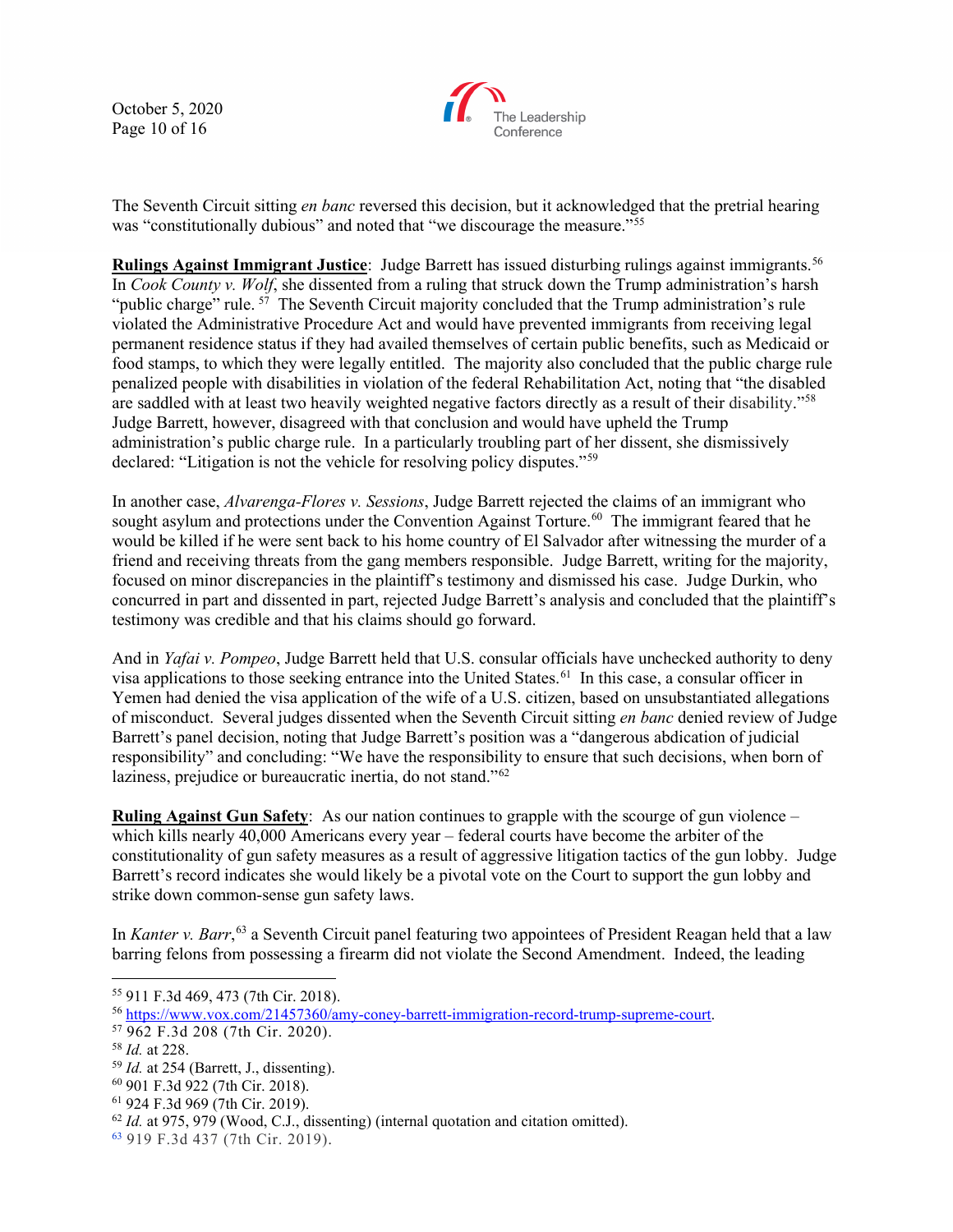October 5, 2020 Page 11 of 16



Supreme Court case on the Second Amendment, *District of Columbia v. Heller*, written by Justice Scalia, stated that "nothing in our opinion should be taken to cast doubt on longstanding prohibitions on the possession of firearms by felons."[64](#page-10-0) Yet Judge Barrett dissented in *Kanter* and concluded that the bar on gun possession should only apply to violent felons. She accused the majority of treating the Second Amendment as a "second-class right" and asserted: "Absent evidence that he either belongs to a dangerous category or bears individual markers of risk, permanently disqualifying Kanter from possessing a gun violates the Second Amendment."[65](#page-10-1) In addition, Judge Barrett conducted a skewed historical analysis and concluded that it was appropriate to deny nonviolent felons the right to vote but not the right to bear arms. She wrote: "history does show that felons could be disqualified from exercising certain rights – like the rights to vote and serve on juries – because these rights belonged only to virtuous citizens."[66](#page-10-2) That is a troubling analysis.

Judge Barrett's dissent in this case takes an extreme view of the Second Amendment and indicates she would be willing to strike down common-sense gun safety laws. Upon Judge Barrett's nomination to the Supreme Court, the Giffords Law Center stated: "Judge Barrett holds Second Amendment views that are far more extreme than conservatives like Justice Antonin Scalia. Her willingness to disregard established precedent and strike down gun safety laws is too radical for this country and even past Republican administrations."<sup>[67](#page-10-3)</sup>

**Lacks Respect for Judicial Precedent**: Judge Barrett's disregard for precedent can be seen not only in her dissents but also in the radical theories of judging she has advanced in her legal scholarship. As a lower court judge, she is bound by precedent – the bedrock principle of the rule of law – but if confirmed to the Supreme Court, she would be less constrained and would have a freer hand to reverse past decisions. In a 2013 law review article, Judge Barrett opined: "Does the Court act lawlessly – or at least questionably – when it overrules precedent? I tend to agree with those who say that a justice's duty is to the Constitution and that it is thus more legitimate for her to enforce her best understanding of the Constitution rather than a precedent she thinks clearly in conflict with it."[68](#page-10-4)

In the same article, Judge Barrett connected her disregard for judicial precedent with her hostility to *Roe v. Wade*. She wrote that *Roe* could not be considered "on the superprecedent list because the public controversy about *Roe* has never abated."<sup>[69](#page-10-5)</sup> This type of comment is a dog whistle to the far right and a clear indication she would vote to overturn or otherwise eviscerate certain opinions, like *Roe*, with which she disagrees. According to Michael Gerhardt, a University of North Carolina law professor whose scholarship on stare decisis is cited extensively in Judge Barrett's writings, her views on overturning precedent are "radical" and, if adopted by four other justices, "will produce chaos and instability in constitutional law."[70](#page-10-6)

<span id="page-10-0"></span><sup>64</sup> 554 U.S. 570, 626 (2008).

<span id="page-10-1"></span><sup>65</sup> 919 F.3d at 451 (Barrett, J., dissenting).

<span id="page-10-2"></span><sup>66</sup> *Id.* at 462 (Barrett, J., dissenting).

<span id="page-10-3"></span><sup>67</sup> [https://giffords.org/press-release/2020/09/giffords-law-center-litigation-director-condemns-president-trumps](https://giffords.org/press-release/2020/09/giffords-law-center-litigation-director-condemns-president-trumps-expected-nomination-of-amy-coney-barrett-for-a-lifetime-appointment-to-the-supreme-court/)[expected-nomination-of-amy-coney-barrett-for-a-lifetime-appointment-to-the-supreme-court/.](https://giffords.org/press-release/2020/09/giffords-law-center-litigation-director-condemns-president-trumps-expected-nomination-of-amy-coney-barrett-for-a-lifetime-appointment-to-the-supreme-court/) 68 [http://texaslawreview.org/wp-content/uploads/2015/08/Barrett.pdf.](http://texaslawreview.org/wp-content/uploads/2015/08/Barrett.pdf) 69 *Id.*

<span id="page-10-4"></span>

<span id="page-10-5"></span>

<span id="page-10-6"></span><sup>70</sup> [https://www.washingtonpost.com/opinions/the-bombshell-consequences-of-amy-coney](https://www.washingtonpost.com/opinions/the-bombshell-consequences-of-amy-coney-barrett/2020/09/25/3531ab9c-ff6f-11ea-8d05-9beaaa91c71f_story.html)[barrett/2020/09/25/3531ab9c-ff6f-11ea-8d05-9beaaa91c71f\\_story.html.](https://www.washingtonpost.com/opinions/the-bombshell-consequences-of-amy-coney-barrett/2020/09/25/3531ab9c-ff6f-11ea-8d05-9beaaa91c71f_story.html)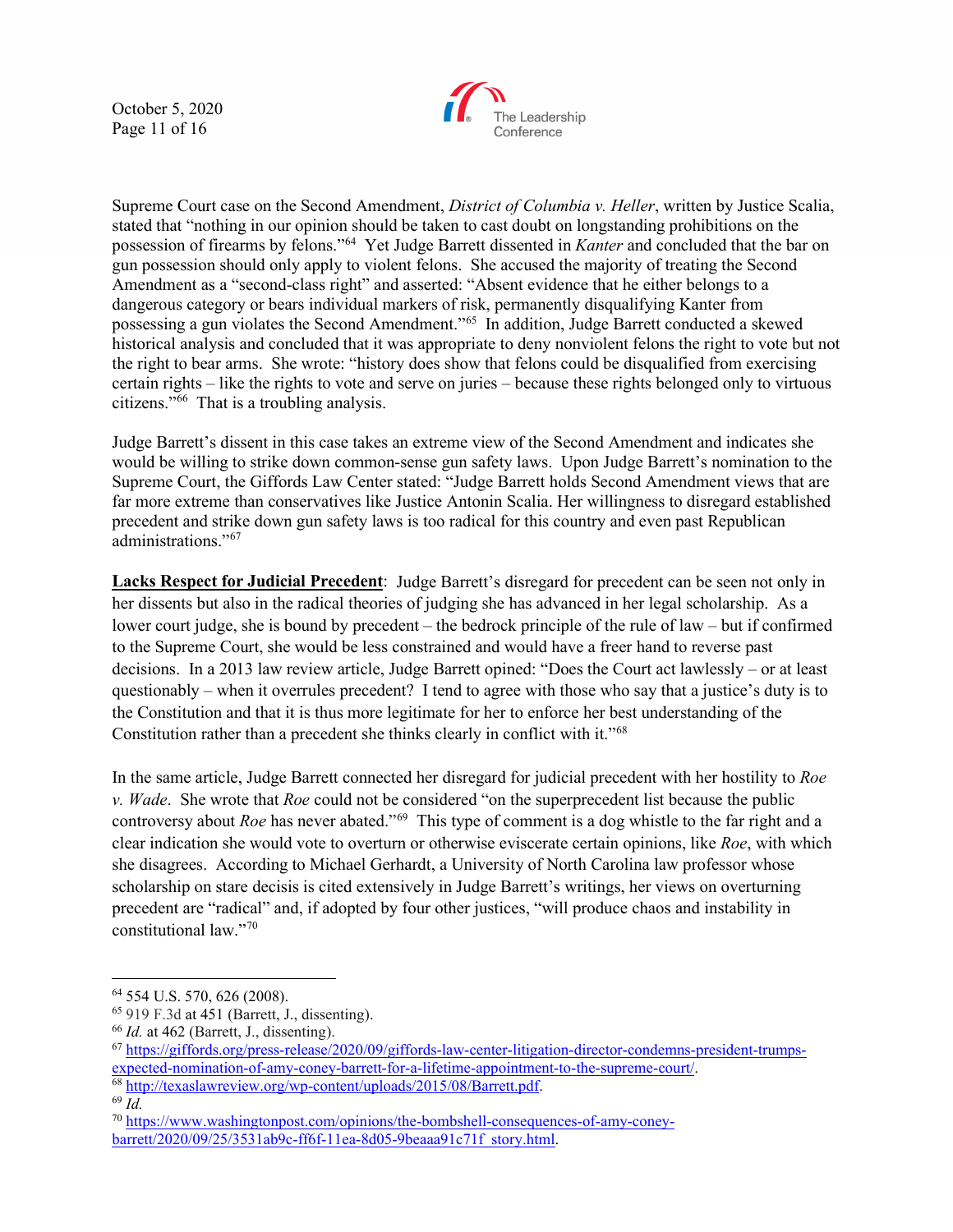October 5, 2020 Page 12 of 16



**Ideological Affiliations**: Judge Barrett has been a member of the far-right Federalist Society and given dozens of speeches to this group, including 17 speeches in her less than three years as a judge. This outof-the mainstream organization represents a sliver of America's legal profession – just four percent – yet all of the candidates President Trump considered for the Supreme Court nomination were on a list vetted and approved by the Federalist Society. As the *New York Times* explained in a 2018 editorial: "The Federalist Society claims to value the so-called strict construction of the Constitution, but this supposedly neutral mode of constitutional interpretation lines up suspiciously well with Republican policy preferences – say, gutting laws that protect voting rights, or opening the floodgates to unlimited political spending, or undermining women's reproductive freedom, or destroying public-sector labor unions' ability to stand up for the interests of workers."[71](#page-11-0)

In 2015 and 2016, Judge Barrett was paid \$4,200 for two speeches she gave to the far-right legal organization Alliance Defending Freedom ("ADF"),<sup>[72](#page-11-1)</sup> which is so extreme that it has been designated as a "hate group" by the Southern Poverty Law Center,<sup>[73](#page-11-2)</sup> and as "arguably the most extreme anti-LGBT legal organization in the United States" by Lambda Legal.[74](#page-11-3) ADF has defended state-sanctioned sterilization of transgender people, and they have expressed support for the recriminalization of sexual acts between consenting LGBTQ adults.[75](#page-11-4) The ADF website includes extreme statements like: "The abortion industry has been profiting from the deaths of infants for over 40 years," and "Marriage ensures that more children are raised in a loving, stable home by both their mother and father—something that every child instinctively needs and deserves."[76](#page-11-5)

In sum, Judge Barrett is an ideological extremist who lacks the fair-mindedness necessary to serve a lifetime appointment at the highest level of the branch of government charged with making the ultimate decisions about our rights, freedoms, liberties, and the meaning of our laws and Constitution. She should not be confirmed to the highest court in the land. The stakes of this Supreme Court vacancy are incredibly high. A court with a 6-3 majority of right-wing justices could have an enormous impact on many of the rights and freedoms our nation holds so dear. In light of Judge Barrett's hostility to the ACA's promise of affordable health care, her confirmation is particularly galling amidst the ongoing public health crisis in which access to medical care is a life-or-death matter for millions of people. Yet the Senate majority has decided to prioritize Judge Barrett's nomination over passing legislation that would help millions of people who are in dire health and economic straits as a result of the COVID-19 crisis. The cruelty of this decision is only matched by its hypocrisy, given that the Senate majority refused to allow President Obama to fill a Supreme Court vacancy that arose during the final year of his presidency. The rush to confirm Judge Barrett is designed to install her on the Court in time to strike down the ACA and affirm the concerted effort to undermine the legitimacy of our elections. The undersigned

<span id="page-11-3"></span>

<span id="page-11-1"></span><span id="page-11-0"></span> $\frac{\frac{71 \text{ https://www.nytimes.com/2018/07/09/opinion/editorials/trump-kavanaugh-supreme-court-senate.html}}{\text{https://fixthecourt.com/wp-cotten/uploads/2018/07/Barrett-nominee-financial-disclosure-2017.pdf}}}{\frac{\text{https://fixthecourt.com/wp-content/uploads/2018/07/Barrett-nominee-financial-disclosure-2017.pdf}}{\text{https://www.spleenter.org/fighting-hate/extremist-files/group/alliance-defending-freedom}}}.$  $\frac{\frac{71 \text{ https://www.nytimes.com/2018/07/09/opinion/editorials/trump-kavanaugh-supreme-court-senate.html}}{\text{https://fixthecourt.com/wp-cotten/uploads/2018/07/Barrett-nominee-financial-disclosure-2017.pdf}}}{\frac{\text{https://fixthecourt.com/wp-content/uploads/2018/07/Barrett-nominee-financial-disclosure-2017.pdf}}{\text{https://www.spleenter.org/fighting-hate/extremist-files/group/alliance-defending-freedom}}}.$  $\frac{\frac{71 \text{ https://www.nytimes.com/2018/07/09/opinion/editorials/trump-kavanaugh-supreme-court-senate.html}}{\text{https://fixthecourt.com/wp-cotten/uploads/2018/07/Barrett-nominee-financial-disclosure-2017.pdf}}}{\frac{\text{https://fixthecourt.com/wp-content/uploads/2018/07/Barrett-nominee-financial-disclosure-2017.pdf}}{\text{https://www.spleenter.org/fighting-hate/extremist-files/group/alliance-defending-freedom}}}.$ 

<span id="page-11-2"></span>

<span id="page-11-4"></span>[docs/downloads/27\\_lgbt\\_groups\\_oppose\\_confirmation\\_of\\_joan\\_larsen\\_and\\_amy\\_coney\\_barrett\\_.pdf.](https://www.lambdalegal.org/sites/default/files/legal-docs/downloads/27_lgbt_groups_oppose_confirmation_of_joan_larsen_and_amy_coney_barrett_.pdf) 75 *Id.*

<span id="page-11-5"></span><sup>76</sup> [https://www.adflegal.org/issues/overview.](https://www.adflegal.org/issues/overview)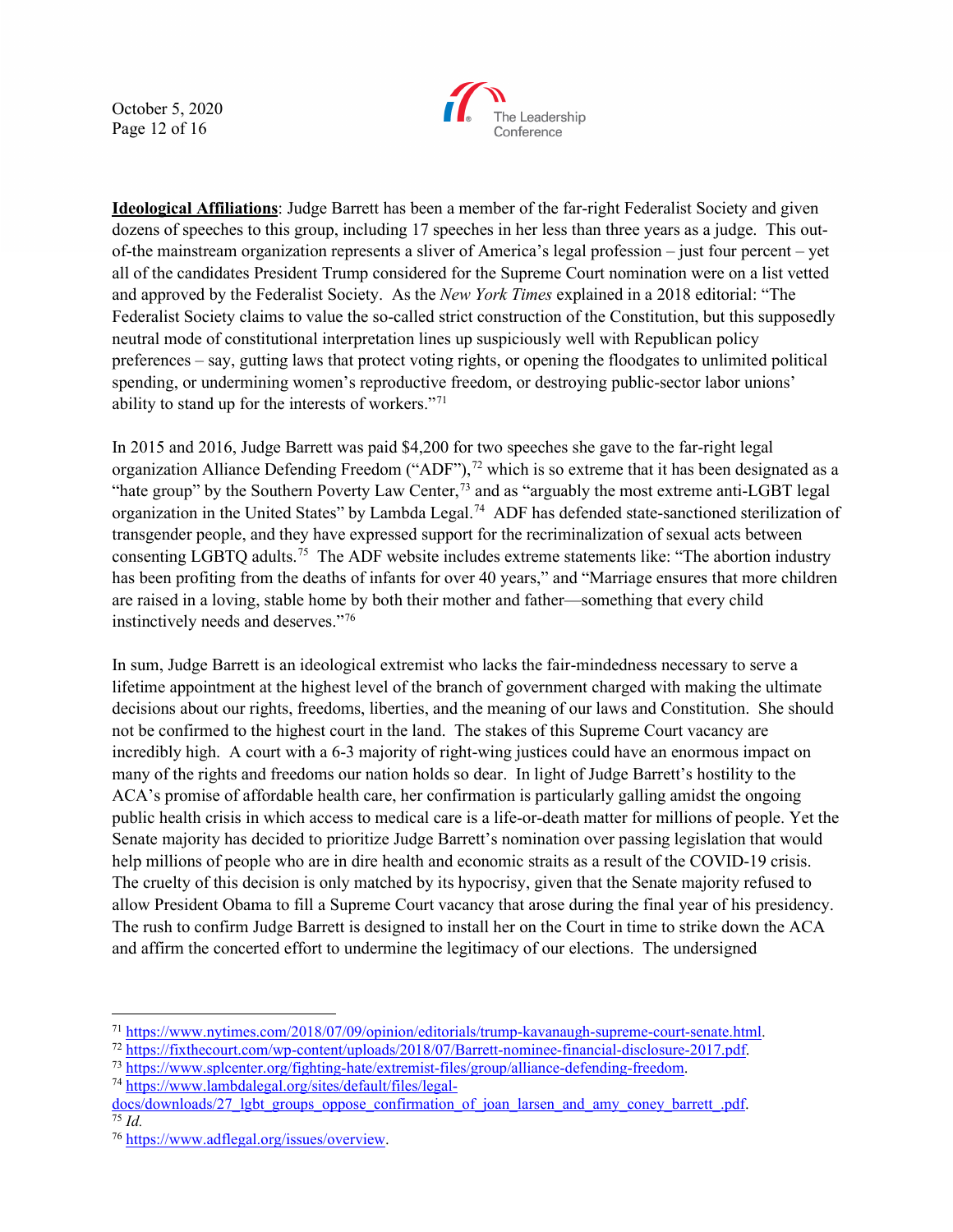October 5, 2020 Page 13 of 16



organizations urge the Senate to oppose the confirmation of Judge Barrett and allow the president duly chosen in the 2020 general election to fill the existing Supreme Court vacancy.

Thank you for your consideration of our views.

Sincerely,

The Leadership Conference on Civil and Human Rights A Better Balance Advocates for Youth Alaskans Together for Equality Alliance for Justice Alliance for Youth Action American Atheists American Federation of Teachers American Humanist Association American-Arab Anti-Discrimination Committee (ADC) Americans for Democratic Action (ADA) Americans United for Separation of Church and State Asian Americans Advancing Justice - AAJC Asian Pacific American Labor Alliance, AFL-CIO Asian Pacific Policy and Planning Council Bazelon Center for Mental Health Law Bend the Arc: Jewish Action Caneiwalk Center for American Progress Action Fund Center for Law and Social Policy (CLASP) Center for Responsible Lending CenterLink: The Community of LGBT Centers Civil Liberties & Public Policy Clearinghouse on Women's Issues Coalition of Labor Union Women Committee for a Fair Judiciary (CFJ) Communications Workers of America (CWA) Community Catalyst Daily Kos Dallas Peace & Justice Center Demand Justice Demand Progress Demos Disability Rights Advocates End Citizens United / Let America Vote Action Fund Environmental Working Group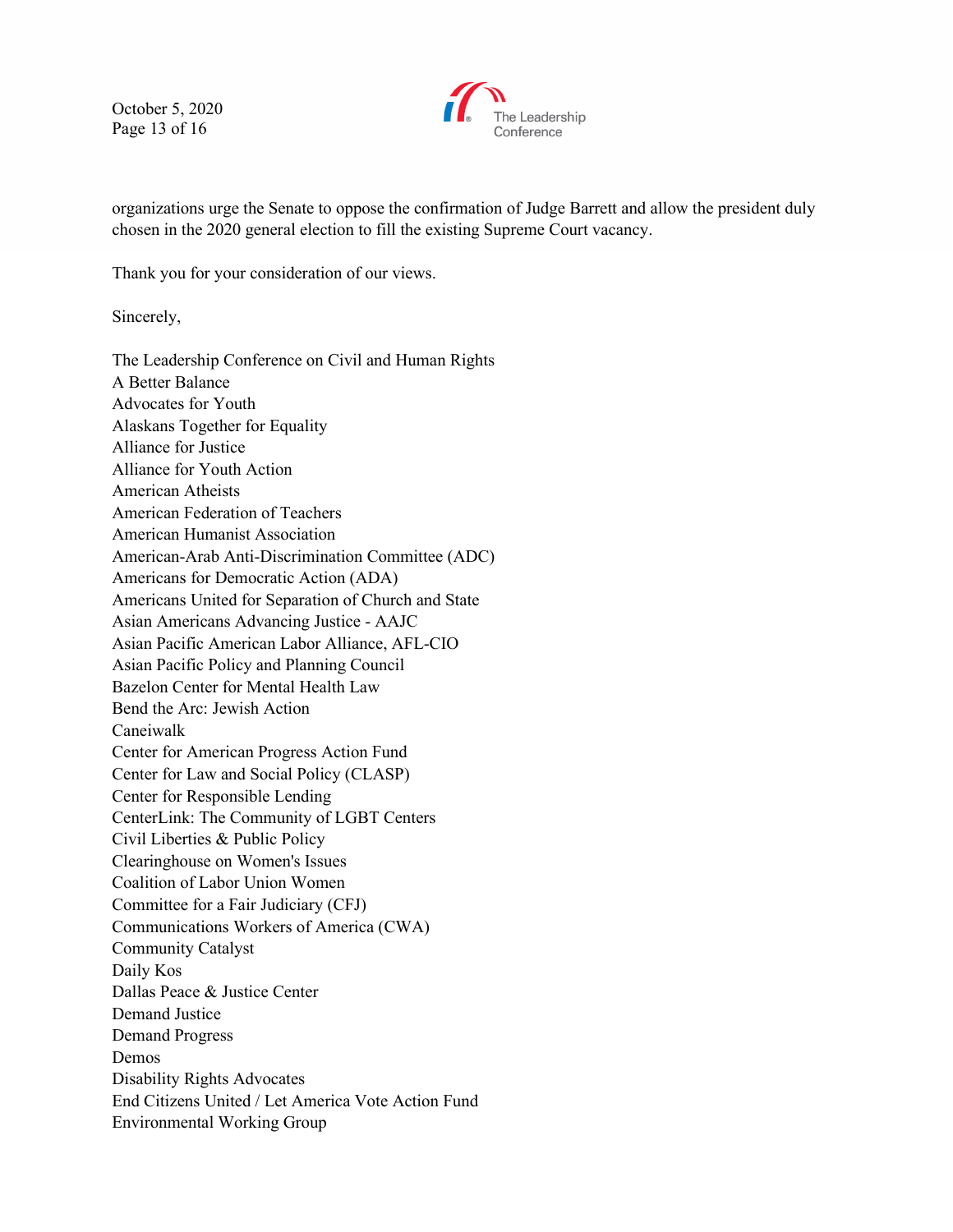October 5, 2020 Page 14 of 16



Equal Justice Society Equality Arizona Equality California Equality Federation Equality Maine Equality Montana Equality North Carolina Equality Texas Equality Utah Fair Wisconsin Faith Action Network - Washington State Family Equality Feminist Majority Foundation Fenway Institute For Our Future Action Fund FORGE, Inc. Forum for Equality Freedom Oklahoma Free Press Action Freedom From Religion Foundation FreeState Justice Garden State Equality Action Fund Gender Justice Georgia Equality GLMA: Health Professionals Advancing LGBTQ Equality GLSEN Housing Choice Partners Human Rights Campaign If/When/How: Lawyering for Reproductive Justice In Our Own Voice: National Black Women's Reproductive Justice Agenda Indivisible Japanese American Citizens League (JACL) Jewish Women International Jobs With Justice Juvenile Law Center Labor Council for Latin American Advancement Lambda Legal LatinoJustice PRLDEF Lawyers for Good Government The Leadership Conference Education Fund League of Conservation Voters Legal Aid at Work Massachusetts Transgender Political Coalition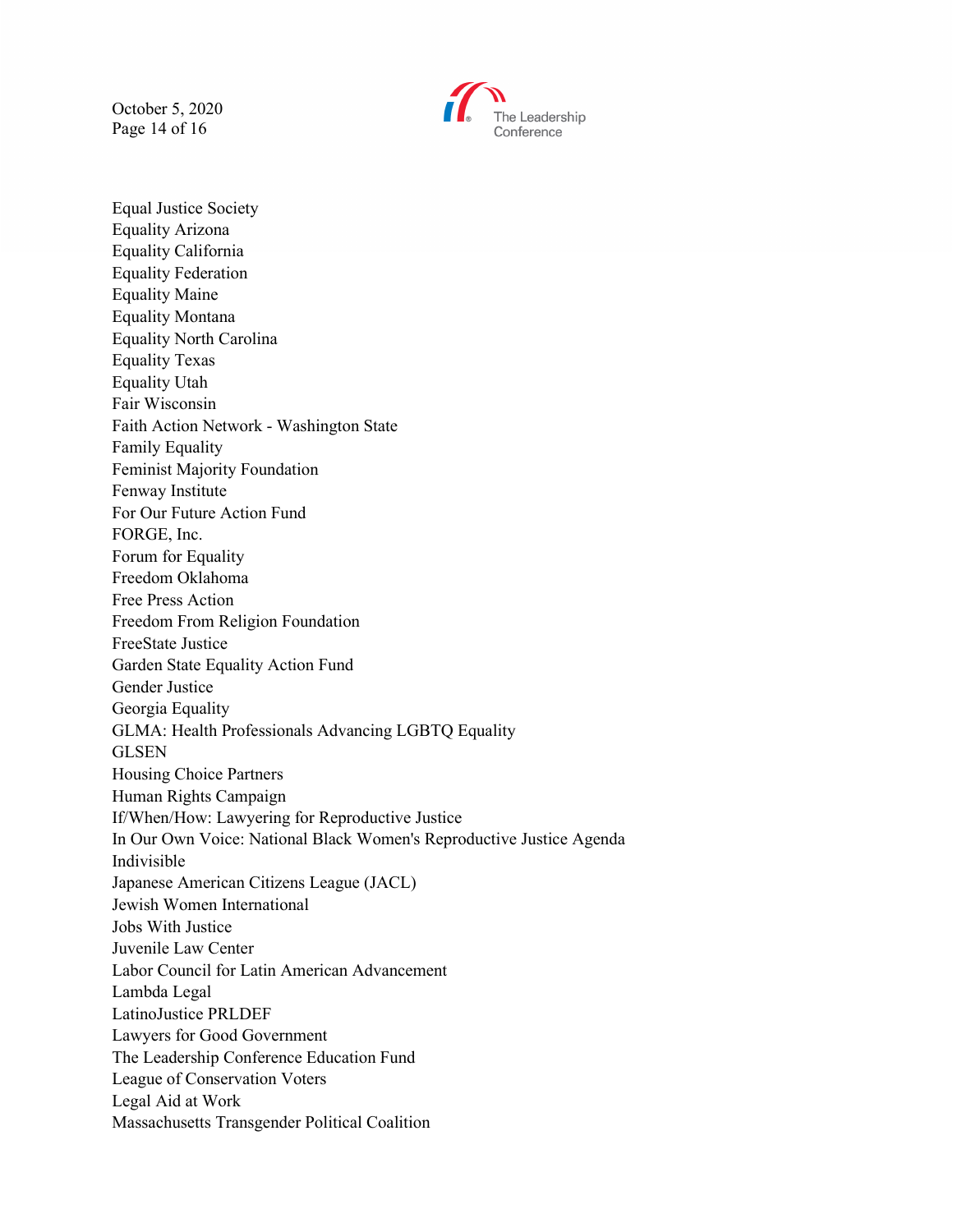October 5, 2020 Page 15 of 16



Matthew Shepard Foundation MomsRising MomsRising Together Montana Gender Alliance Montana Human Rights Network Muslim Advocates **NAACP** NAACP Legal Defense and Educational Fund, Inc. (LDF) NARAL Pro-Choice America NARAL Pro-Choice Connecticut NARAL Pro-Choice Maryland NARAL Pro-Choice Missouri NARAL Pro-Choice North Carolina NARAL Pro-Choice Texas National Abortion Federation National Action Network National Association of Social Workers National Center for Transgender Equality National Coalition Against Domestic Violence National Council for Incarcerated and Formerly Incarcerated Women and Girls National Council of Jewish Women National Domestic Workers Alliance National Education Association National Employment Law Project National Equality Action Team (NEAT) National Homelessness Law Center National LGBTQ Task Force Action Fund National Network of Abortion Funds National Organization for Women National Partnership for New Americans National Partnership for Women & Families National Women's Health Network National Women's Law Center Oil Change International One Iowa Action Organization for Black Struggle Partnership for the Advancement of New Americans People For the American Way People's Action Physicians for Reproductive Health Population Connection Action Fund Population Institute Pride at Work